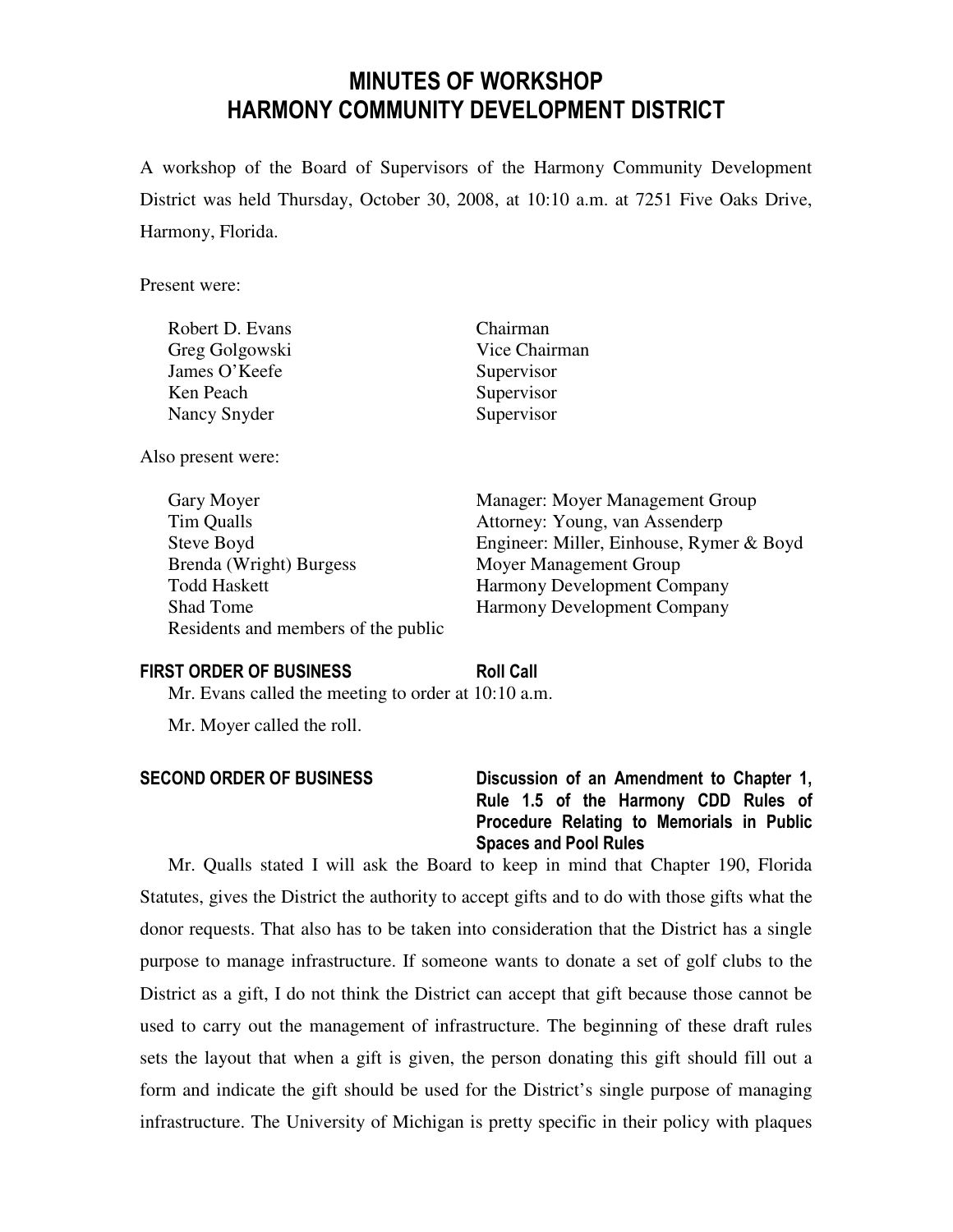and how they look so they are uniform. This is not only pleasing from an aesthetic point of view but it will also help managing and maintaining that infrastructure to make sure whatever is donated is safe. This is just a draft and there will be no decisions made on this today. It is a workshop to hear comments and for me to take notes.

Ms. Snyder stated in Section 11.2, the third paragraph says "upkeep of the bench" and it should not be just for a bench.

Mr. Qualls stated you are correct; it is too narrow and should read "memorial."

Ms. Snyder stated the paragraph above says "the Harmony CDD Manager or the Manager's designee will determine the appropriate location of such memorials," but on the application, it does have a preferred location of the memorial. Can there be more connection in where it will go between the District and the person who is donating it? There may be reasons for their request, and it may not be placed in the location where the donor wanted it. I think a discussion should take place.

Mr. Qualls responded the District has to decide where the donation goes. I indicated it is the District Manager. We asked for their preferred location and there should be a discussion. That most likely will take place, but I can add some language where the Manager will consult with the donor.

Ms. Snyder stated I would like this to be done ahead of time so there is no cost involved for moving it.

Mr. Qualls stated I will amend the rule to read "the Harmony CDD Manager or the Manager's designee will determine the appropriate location of such memorials after discussing with the donor."

Mr. O'Keefe stated regarding plaques, one of the residents mentioned having it etched into a slat on the bench.

Mr. Qualls stated this provides if someone makes a cash donation, there will be a central location where everyone has the same size plaque so the memorial is uniform. Some may donate more money than others, but the plaques are all uniform. There is also the allowance for two other kinds of plaques; one is on a park bench and one for a tree, which is not on the tree but a plaque near the tree.

Mr. Peach stated when we discussed this initially, my first response was to put the plaques in a central location and I still have a reservation about this. We have an indication that cash donations will have a central plaque and we will also allow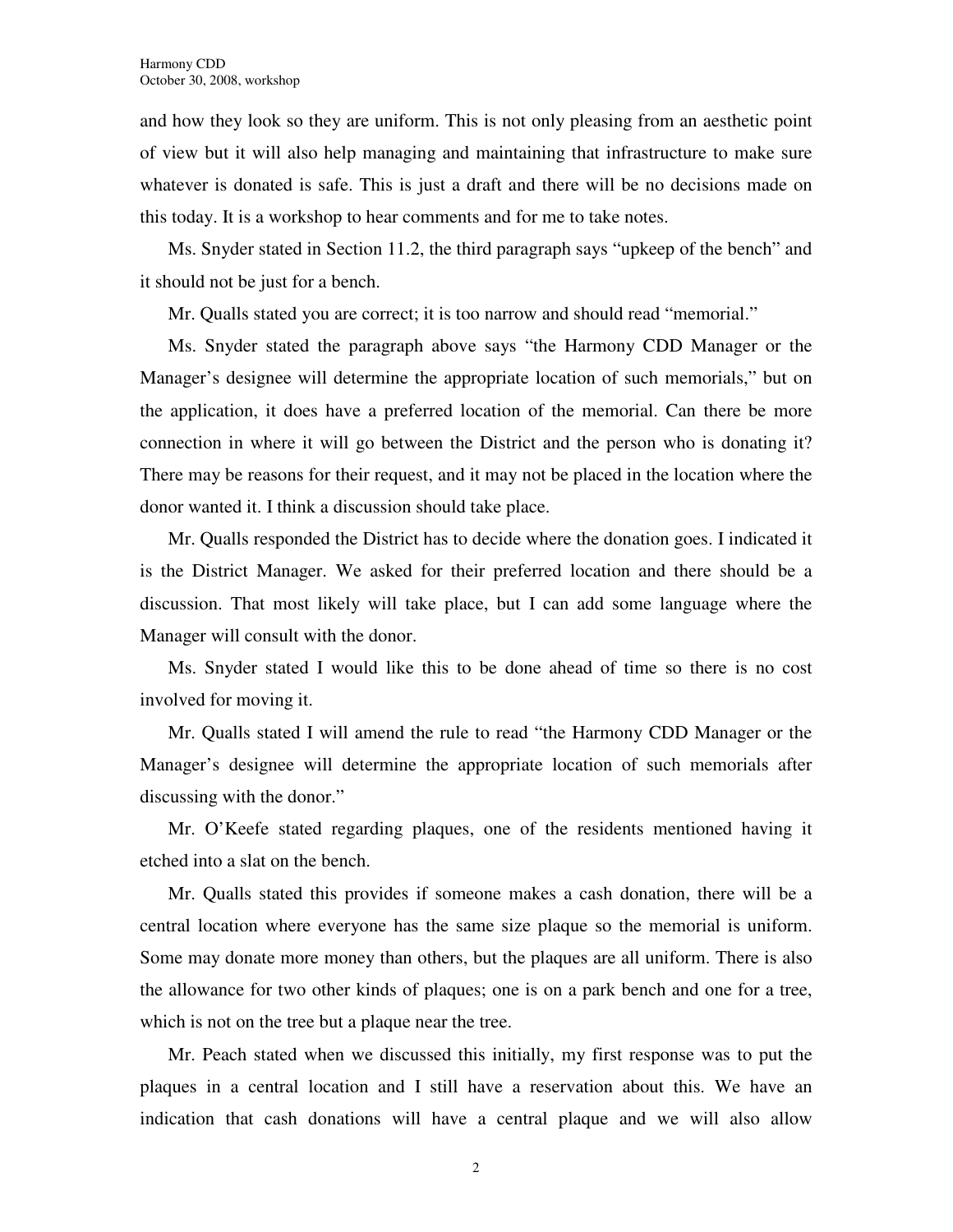individuals to donate trees, picnic tables or benches. I go back to my initial reservation on how many picnic tables do we need. I think it would be better to receive donations to the CDD and allow the CDD to choose the item. We can take advice from the person making the suggestion, but it is cleaner about determining where the need is in the community. I would rather see it done this way than someone donating a particular item.

Ms. Snyder stated I do not agree with this. Where I lived in New York, there was a bench at a walking spot where this person spent a lot of time. Some people went there just because of that bench and it made an impact.

Mr. Evans stated in Section 11.3, the comment to the third paragraph says "Usually the recipient of the donation replaces the item within a certain timeframe—with the University of Michigan, it is within 20 years." I do understand the reference to 20 years is. Does this mean if a tree dies, I have 20 years to replace it?

Mr. Moyer asked are you saying there is an obligation on the part of the donor to replace it at some point?

Mr. Qualls responded if the donor chooses to replace the tree, a replacement tree can be provided at the cost of replacement at that time. I will look into this.

Mr. Golgowski asked does it refer to replacing the plaque?

Mr. Evans responded I do not think it is applicable. If it needs to be replaced, it needs to be replaced.

Mr. Qualls stated the donor is obligated to replace it. If a tree dies, the District does not have the obligation to purchase another tree and plant it. It is the donor who has this option.

Mr. Moyer stated if a park bench is worn out or the slats are broken and it needs to be replaced, our obligation is to remove the park bench since we own it.

Mr. Qualls stated that is correct, and the District does not have to replace it.

Mr. Evans asked are we looking at a standardized bronze plaque we can attach to the benches?

Mr. Qualls stated that is what I advise. All the policies I reviewed were specific on the number of lines, how many words per line, and certain dimensions.

Mr. Evans stated once you define the plaque, we can attach it as an exhibit to say this is what the plaque will look like, and it will be a uniform style and size. It can be mounted in front of a tree or attached to the back of a bench or whatever the gift is, so it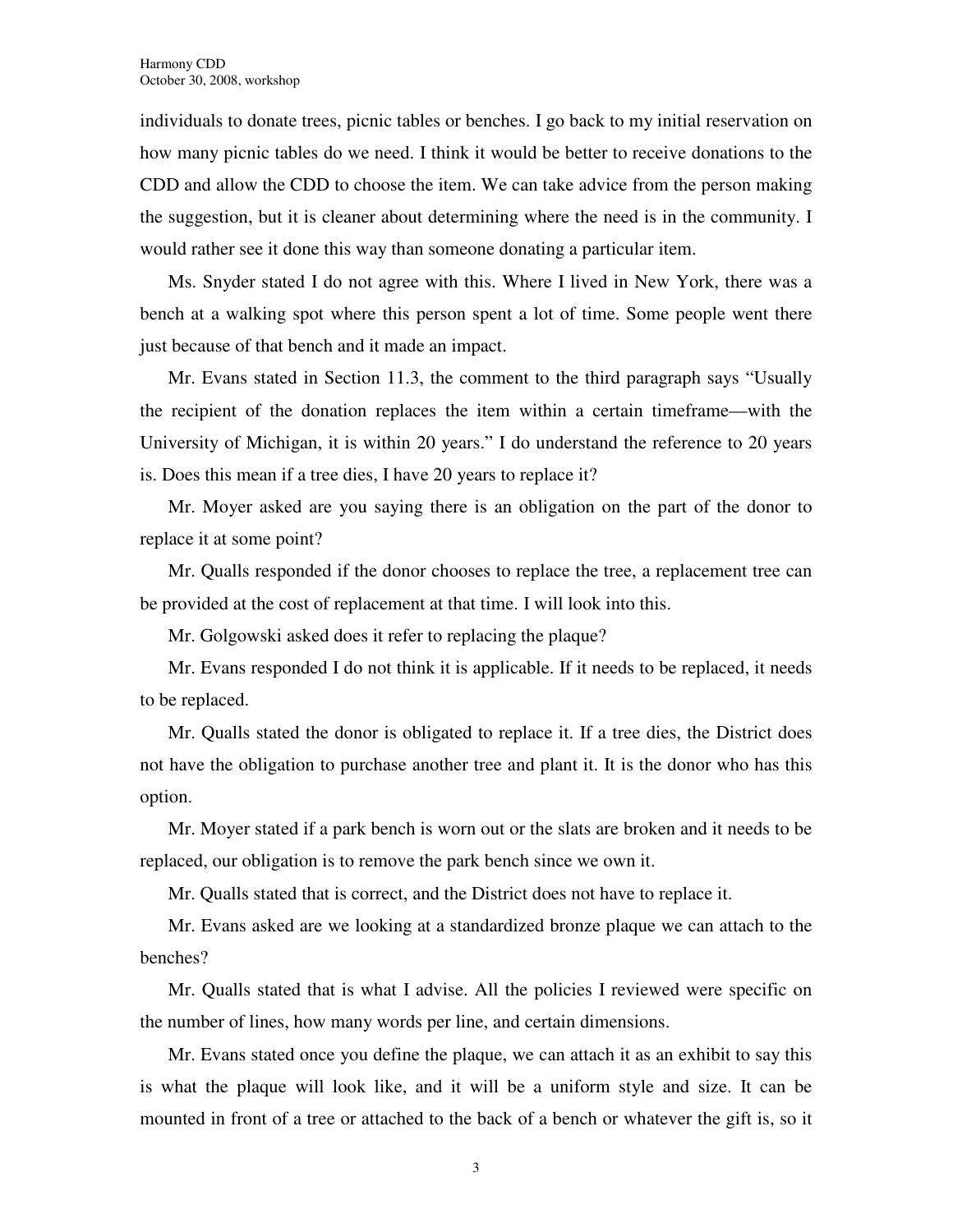is standardized throughout the community. The memorial for cash donations can be a plaque that has some sort of language such as "in appreciation of the donation" and then add name plates with the names of the donors.

Ms. Snyder stated yes, I like that.

Mr. Qualls stated we can have a picture of what the plaque should look like and attach it as an exhibit.

Mr. Peach stated Park City, Utah, is one of the most branded communities I have ever seen. Everywhere you go, you see the image of the community, and the brand is on everything. It unifies the community and gives you a nice impression. As you are thinking about these plaques, you might pick up the identify piece for Harmony, with a symbol or look, that you can echo in other things.

Mr. Evans stated I think this is an excellent idea. We need to develop the look of the plaque.

Mr. Qualls stated I will change the rules to say "donations and plaques will meet the specifications of the attached" and then I will wait until there is something to attach.

Mr. Evans stated this is an excellent idea and it has taken a while to get it where it is manageable and functional. Many people would like it to be implemented as quickly as we can.

Mr. Qualls stated I will make these changes and submit them to the Board. Anytime I send you something, you can respond to me directly and it is not a violation of the Sunshine Law. If I send you something, respond just to me and not to each other. I will take your direction and revise these policies and resubmit to the Board.

A Resident stated if you have an area with all the plaques on it, to me, it will look like a war memorial and I do not think we need that. If we have to raise money to give to the CDD, it will be a lot more difficult to raise the money because it will go into "no man's land." We raised money for Judy's bench. If we told people we were raising money for the CDD, I do not think we would have received as much money.

Mr. Evans stated it has to be for a specific purpose because the CDD will acquire the bench and the CDD will administer that process, so it is an administration of the District. It will not be used arbitrarily. If someone wants to make a general donation, it can go into a fund where we can purchase artwork or things for the community. It will not be used for something like mowing the grass because it is in honor of someone. It will be very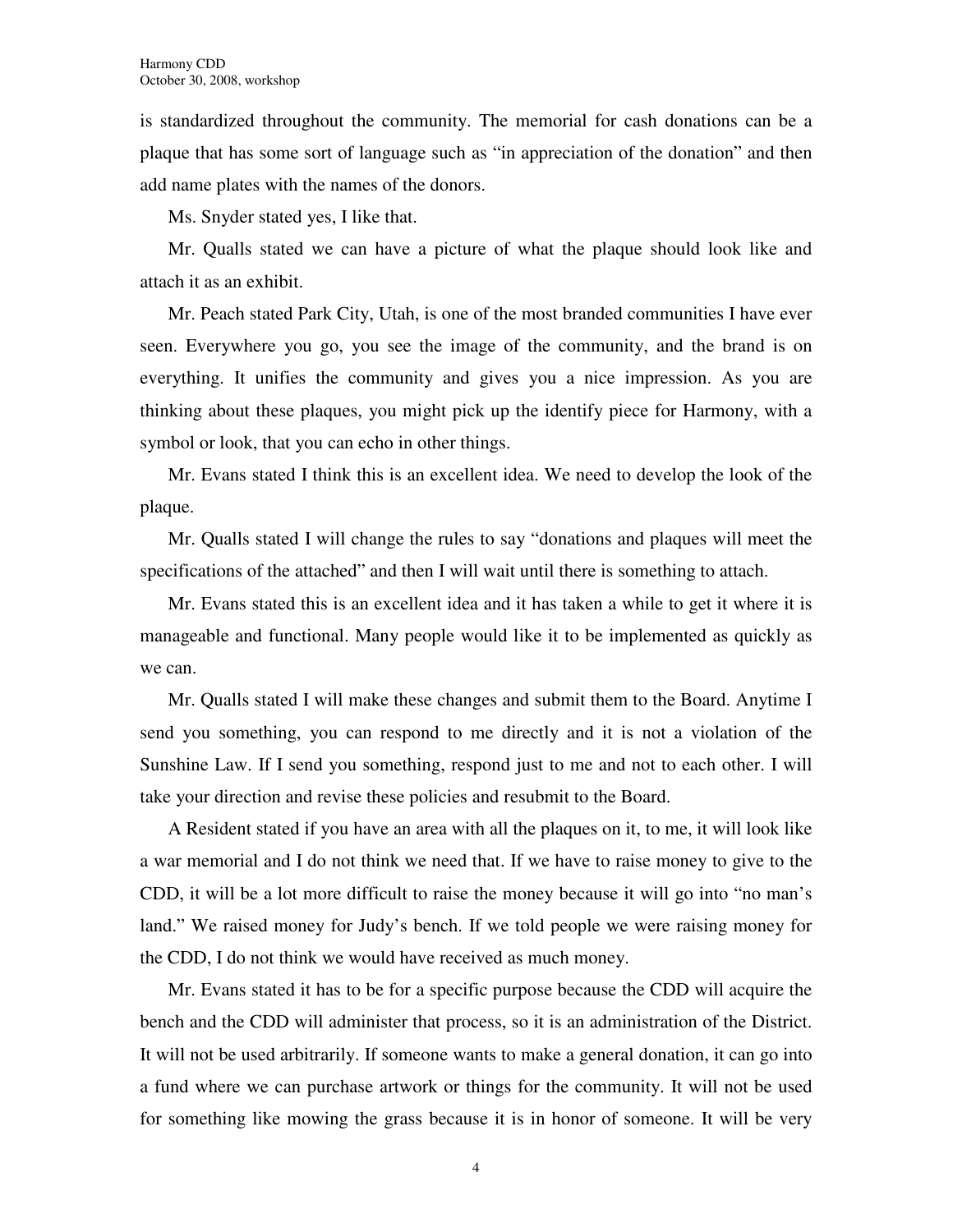well defined, and that is our goal. We are spending time on this to be sure we accomplish the goals and the intent of the donor in making the donation. It is really to honor your friends and loved ones. We want to make sure we do not miss that objective.

Ms. Snyder asked can we still say it is a fundraiser in memory of Judy?

Mr. Evans stated you can couch it in any form. It is in memory of a loved one and this is a mechanism to do it. We are a governmental body and we have to operate within that framework of those guidelines. This is a mechanism that will accomplish what the intent was. The goal is to collect money to buy a bench for a memorial and the District has a program to allow you to do this.

Mr. Golgowski stated the downside to people selecting a bench is even under CDD specifications, you can end up with a bench that might break or is not consistent, so the District buying them makes a lot of sense.

Mr. Evans stated then you have uniformity with what is installed on District property. There are a lot of things we are trying to do with this policy so it can be implemented in a way everyone thinks it should be.

The resident asked would we go to Mr. Golgowski who deals with this program if we have any questions?

Mr. Evans responded it will end up with the District Manager to administer, but they will order the benches. We will work with you closely to make sure it is a smooth process.

Mr. Qualls stated based on our recent research for the swimming pool, this will be a part of the rules we already have, so you will notice it is numbered Section 11. Since we are amending these rules, I want to research a few other things. There were no times for hours when the swimming pool is open, but the law requires there to be a sign. I will read through the rules again regarding the swimming pool and if I think any adjustments need to be made based on my research, I will make those changes and submit them as well, since we are already updating that policy.

Mr. Evans asked is it just for the Swim Club or is it also for the Ashley Park pool? Will we allow night-time swimming in that pool? We had many objections in the past about children swimming at night and disturbing residents. Will it apply to one pool or both pools?

Mr. Qualls responded right now it is prohibited.